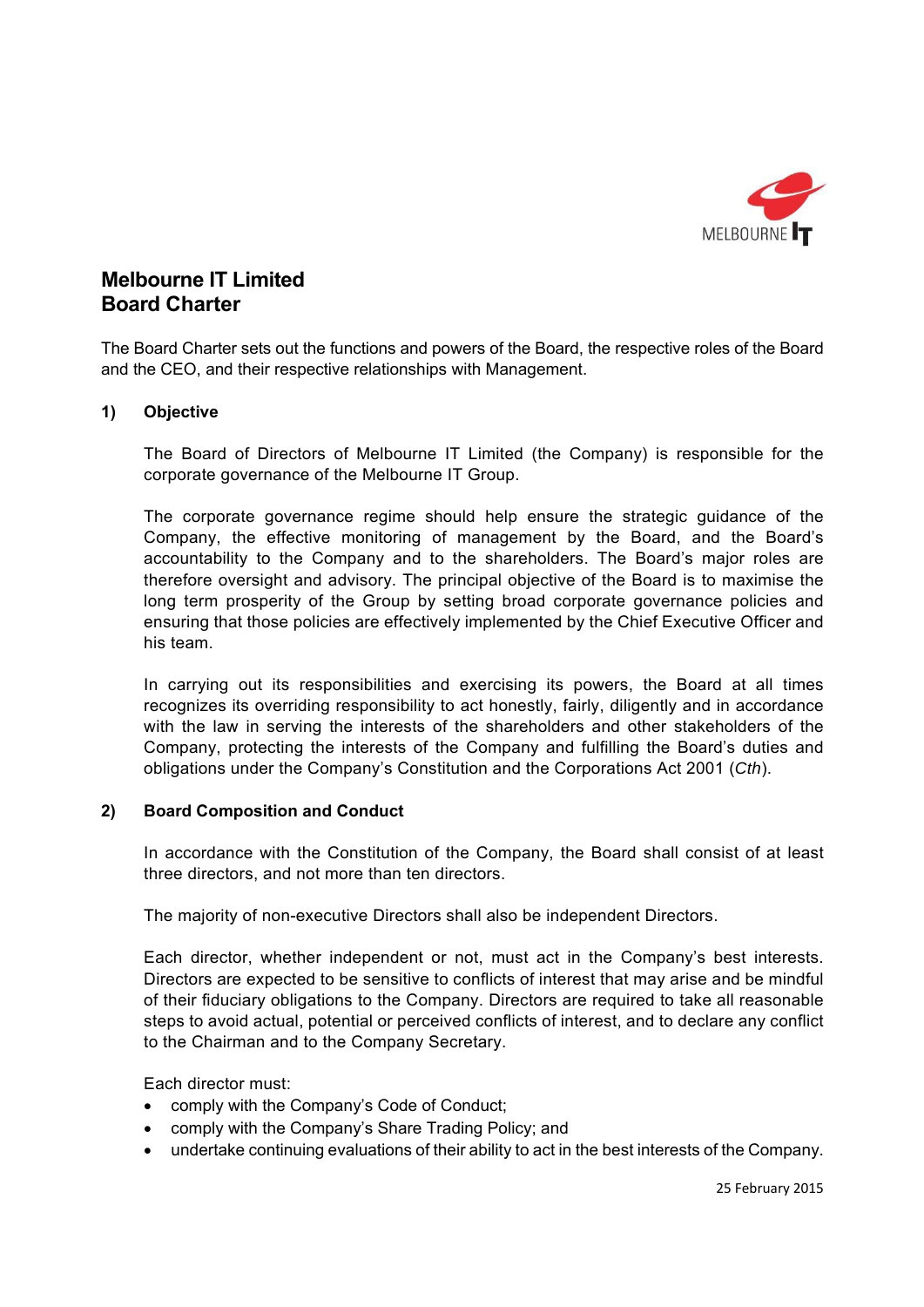

Non-executive Directors must inform the Chairman and the Chairman of the Human Resources, Remuneration and Nomination Committee before accepting any new appointment as a director.

Executive Directors must not accept any appointment as an officer of any other company without the prior written approval of the Board.

## **3) Roles and Responsibilities**

The role of the Board is to provide oversight and advice to management. In its oversight role, the Board should monitor management and ensure it is acting diligently in the interests of shareholders. In its advisory role, the Board consults with management regarding the strategic and operational direction of the Company, paying attention to decisions that balance risk and reward.

The Board is responsible for:

- providing input into the development, and approving and monitoring the implementation, of the strategic direction of the Company;
- adopting the annual budget and other performance indicators and monitoring the Company's performance against them on a regular basis;
- reviewing and approving the annual and half year financial reports and any significant changes to accounting policies;
- considering and approving all major capital expenditure and capital raising activities, acquisitions and divestitures, and monitoring capital management;
- approving the Company's dividend policy and payment of dividends;
- overseeing reporting to shareholders and ensuring that all regulatory requirements regarding continuous disclosure are met;
- reviewing and approving the Company's system of corporate governance, including corporate governance policies, formation of Board committees and approval of their charters, and monitoring their effectiveness;
- ensuring that the Company complies with the law and the highest standards of ethical and business behaviour, and that policies on key issues are in place;
- determining and reviewing the remuneration of non-executive directors within the limits approved by shareholders;
- reviewing Board performance;
- monitoring directors' interests and related party transactions and managing potential conflicts of interest;
- appointing and removing the Chief Executive Officer, setting his/her appropriate remuneration and performance targets and evaluating his/her performance against those targets;
- approving the succession plan for the Chief Executive Officer and reviewing the succession planning policy and approach for Executive Leadership and other critical business roles;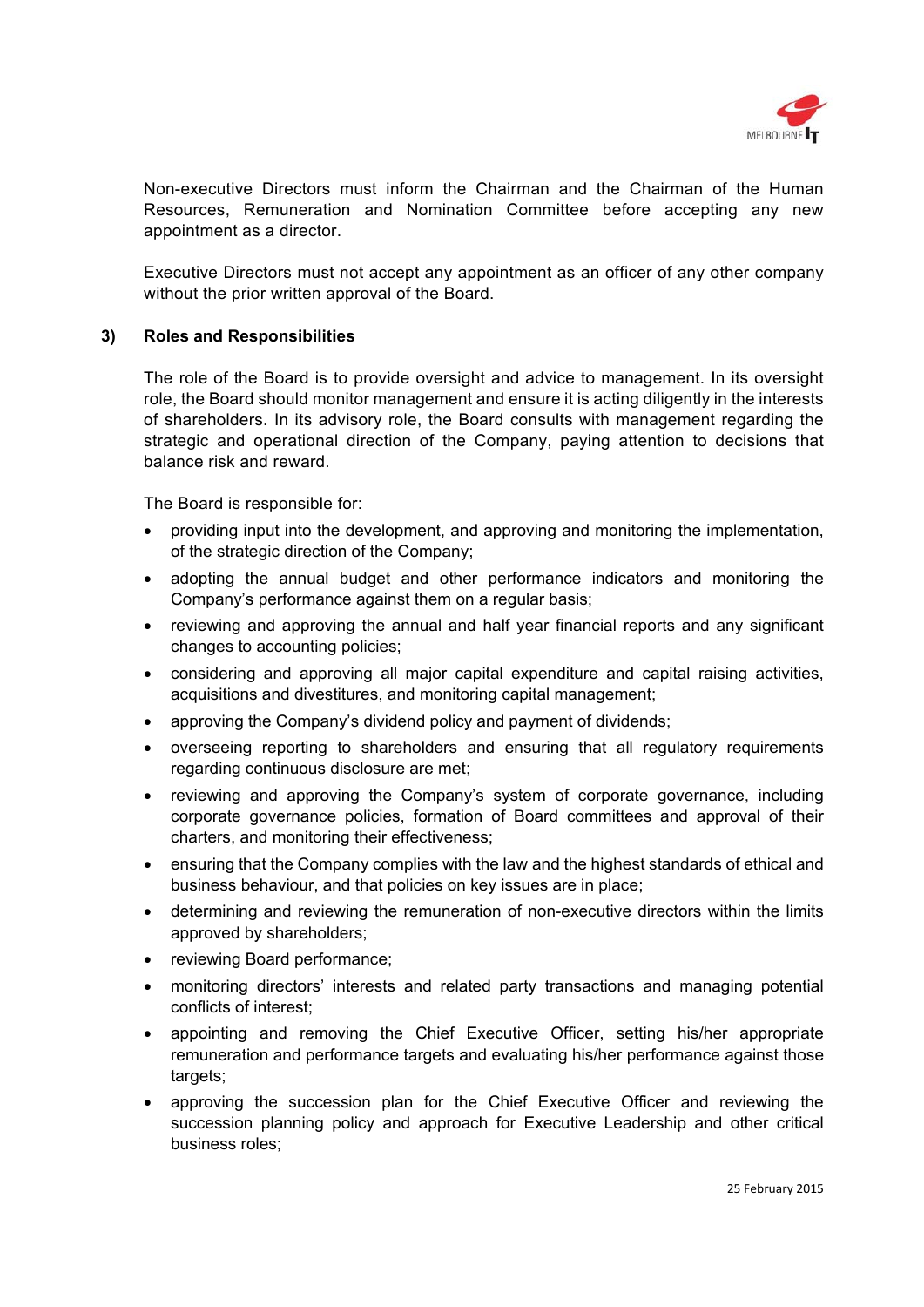

- ratifying the appointment and, where appropriate, the removal of the Chief Financial Officer and Company Secretary;
- reviewing and approving the Company's overall remuneration framework, including the terms of any employee incentive plans and applicable performance objectives for the Executive Leadership Team;
- ensuring that appropriate human resources and remuneration strategies are in place;
- the appointment and removal of the external auditors, subject to the recommendation of the Audit & Risk Management Committee; and
- ensuring that proper risk management systems and internal controls are in place, and reviewing material risk exposures and the steps management has taken to monitor, control and report such exposures.

The Board may delegate certain authorities to Board Committees and/or to management.

Unless otherwise delegated through the relevant Committee Charter, a board resolution or any other instrument of delegation of authority, the above responsibilities are matters reserved for the Board.

#### **4) Committees**

The Board may establish committees, including ad hoc committees, as considered necessary to assist in carrying out its functions. The Board will determine, and review as appropriate, the charters and membership of its committees.

The standing committees of the Board are:

- (a) Audit & Risk Management Committee; and
- (b) Human Resources, Remuneration & Nomination Committee.

The Chairman of each Committee must be an independent non-executive Director and the Board must select members of each Committee based on which Directors are appropriate for the role.

The Board must adopt a charter for each Committee outlining the role and responsibilities of each Committee.

#### **5) The Board and Management**

Responsibility for the day to day management and operation of the Company is delegated by the Board to Management.

Management's responsibilities include:

- the overall management and performance of the Company;
- Charting the strategic direction of the Company taking advice from, and for approval by, the Board;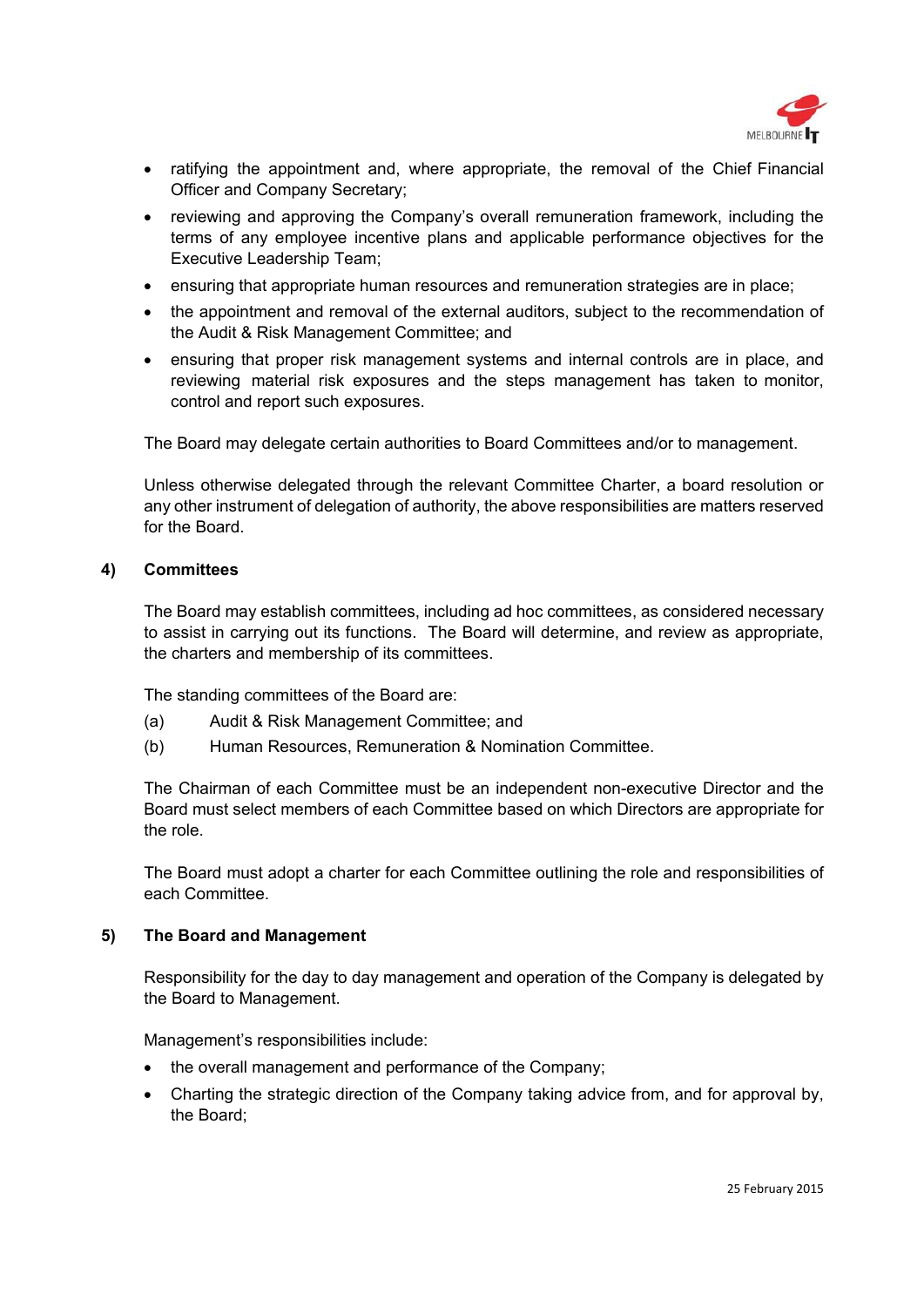

- Taking actions and initiatives in accordance with the strategic direction of the Company as approved by the Board;
- Providing leadership and direction to the Company and all staff;
- Maintaining effective risk management and internal control systems;
- Maintaining the Company's efficiency and competitiveness;
- Ensuring the integrity and timeliness of financial reporting to the Board and to shareholders; and
- Ensuring that all members of management and staff comply with company policies.

# **6) The Chairman**

The Chairman shall be an independent non-executive director and shall be appointed by the Board.

The responsibilities of the Chairman include:

- providing leadership to the Board and the Company;
- ensuring the efficient organisation and conduct of the Board's functions;
- monitoring Board performance;
- facilitating Board discussions to ensure core issues facing the Company are addressed;
- facilitating the effective contribution and ongoing development of all Directors;
- promoting effective communication and working relationships between Board members and between the Board and Management; and
- chairing shareholders' meetings.

# **7) The Company Secretary**

The Company Secretary reports directly to the Board, through the Chairman, on matters relating to the proper functioning of the Board. All Directors shall have access to the Company Secretary.

The Company Secretary's role includes:

- organising all Board business including meetings, agendas, Board papers and minutes, and monitoring the completion of actions arising from Board meetings;
- monitoring that board policy and procedures are followed;
- acting as a point of reference for dealings between the Board and management;
- developing systems and procedures to assist the Board in fulfilling its objectives;
- providing advice to the Board on governance matters; and
- retaining independent professional advisors at the request of the Board or as permitted under this Charter.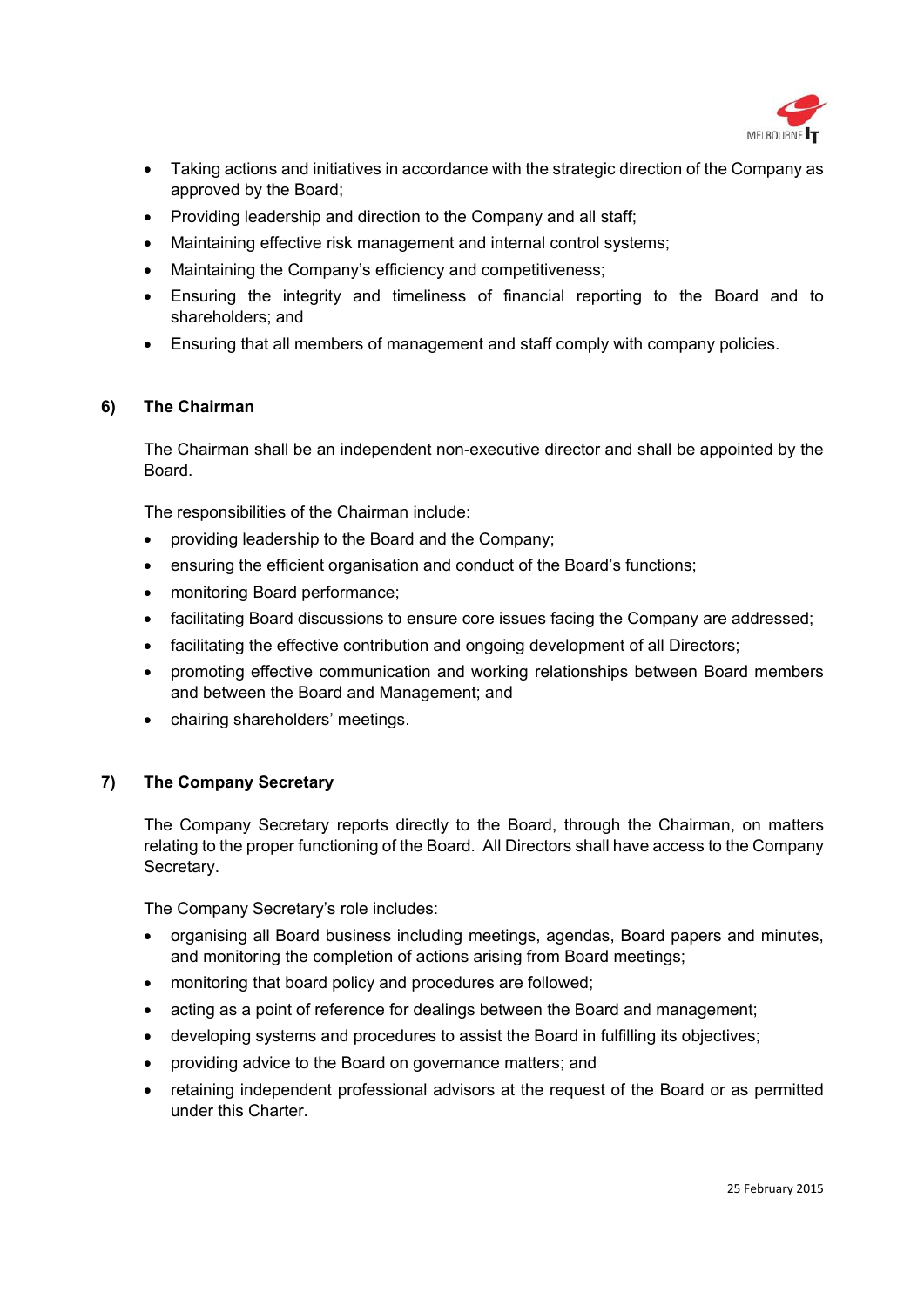

## **8) The Chief Executive Officer**

The Chief Executive Officer is appointed by the Board and the position may be held by an executive director.

The Chief Executive Officer's role includes:

- managing the day to day operations of the Company to achieve strategic, financial and operating objectives as agreed with the Board;
- formulating and recommending business and financial strategies and plans to develop the Company's business and implement these plans to achieve agreed performance targets;
- reporting to the Board on any issues arising out of the Company's activities;
- overseeing compliance with all laws and regulations applicable to the Company's activities;
- overseeing and evaluating the performance of staff and management;
- promoting the interests of the company; and
- performing the duties and exercising the powers consistent with the position of a Chief Executive Officer of the Company, and additionally as assigned by the Board.

In fulfilling his or her duties, the Chief Executive Officer shall:

- report directly to the Board;
- provide prompt and full information to the Board regarding the conduct of the business of the Company; and
- comply with reasonable directions given by the Board.

#### **9) Board meetings**

Regular Board meetings are held throughout the year, and special meetings will be held as required.

A director may call a meeting of the directors, and the Company Secretary must act upon instructions from the director to call the Board meeting.

The quorum for a meeting shall be a minimum of two directors. The Chairman holds a casting vote.

# **10) Conflicts of Interest**

Directors must ensure at all times that the interests of the Company are put first and that nothing is embarked upon that has the effect or may be perceived to have the potential to put their interests before the Company's best interests.

Directors must declare to the Board any interest or relationship that could materially influence or interfere with the exercise of their independent judgment, and comply with their disclosure obligations under Corporations Act 2001, ASX Listing Rules or other legal requirements. This disclosure extends to the interests of family companies and spouses.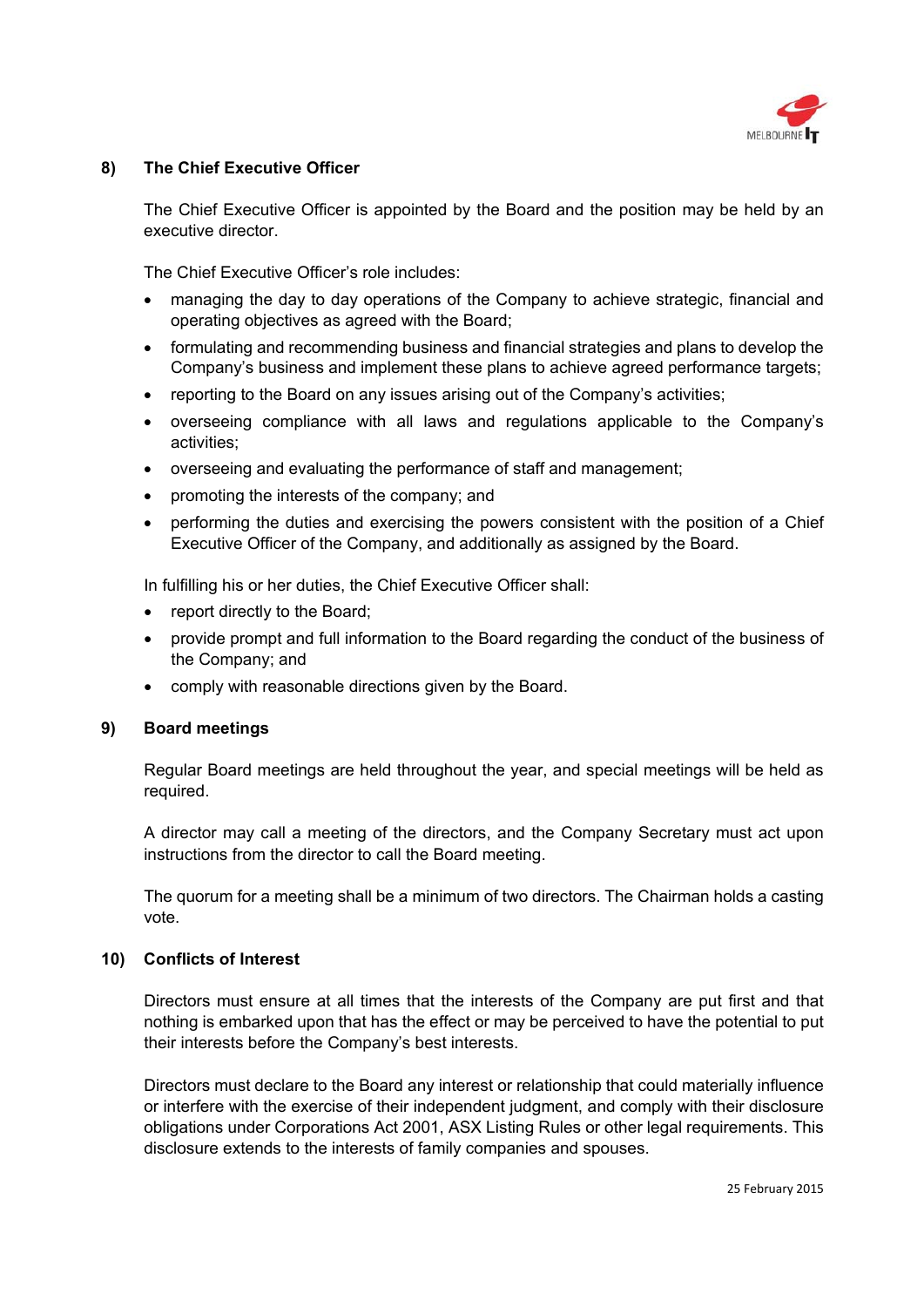

Any director with a material personal interest in a matter must not be present at a Board meeting during the consideration of the matter and subsequent vote unless the Board (excluding the relevant Board member) resolves otherwise. Directors with a conflict not involving a material personal interest may also be required to absent themselves from the relevant deliberations of the Board.

## **11) Confidentiality**

The Directors acknowledge that all proceedings of the Board and its Committees are strictly confidential at all times, including following cessation of office.

## **12) Access to Information and Independent Advice**

Subject to the Deed of Access and Indemnity executed by each Director, a Director may seek independent professional advice in order to fulfill their obligations or responsibilities and to assist in the exercise of independent judgment in their decision making. In the event that a director considers it necessary to seek independent professional advice, the director shall discuss the matter first with the Chairman of the Board. Any professional advice considered necessary would be obtained at the expense of the Company, subject to the Chairperson's consent (such consent not to be unreasonably withheld or delayed).

#### **13) Induction**

Upon appointment, each new Director shall undertake an induction program.

Induction procedures are developed to allow new directors to participate fully and actively in board decision making at the earliest opportunity.

# **14) Director development**

Directors will have access to continuing education to update and enhance their skills and knowledge (including in areas concerning key developments in the Company, the industry and the environment within which it operates).

All Directors shall be provided with the opportunity to undertake professional development education activities to assist them in fulfilling their duties and responsibilities and keeping up to date with relevant issues.

#### **15) Board Review and Evaluation**

The Board will annually review its performance, policies and practices and review the performance of its Committees and each Director. The results of the review of individual Directors will be taken into account by the Board in determining its assessment of the Directors to stand for re-election at the next AGM.